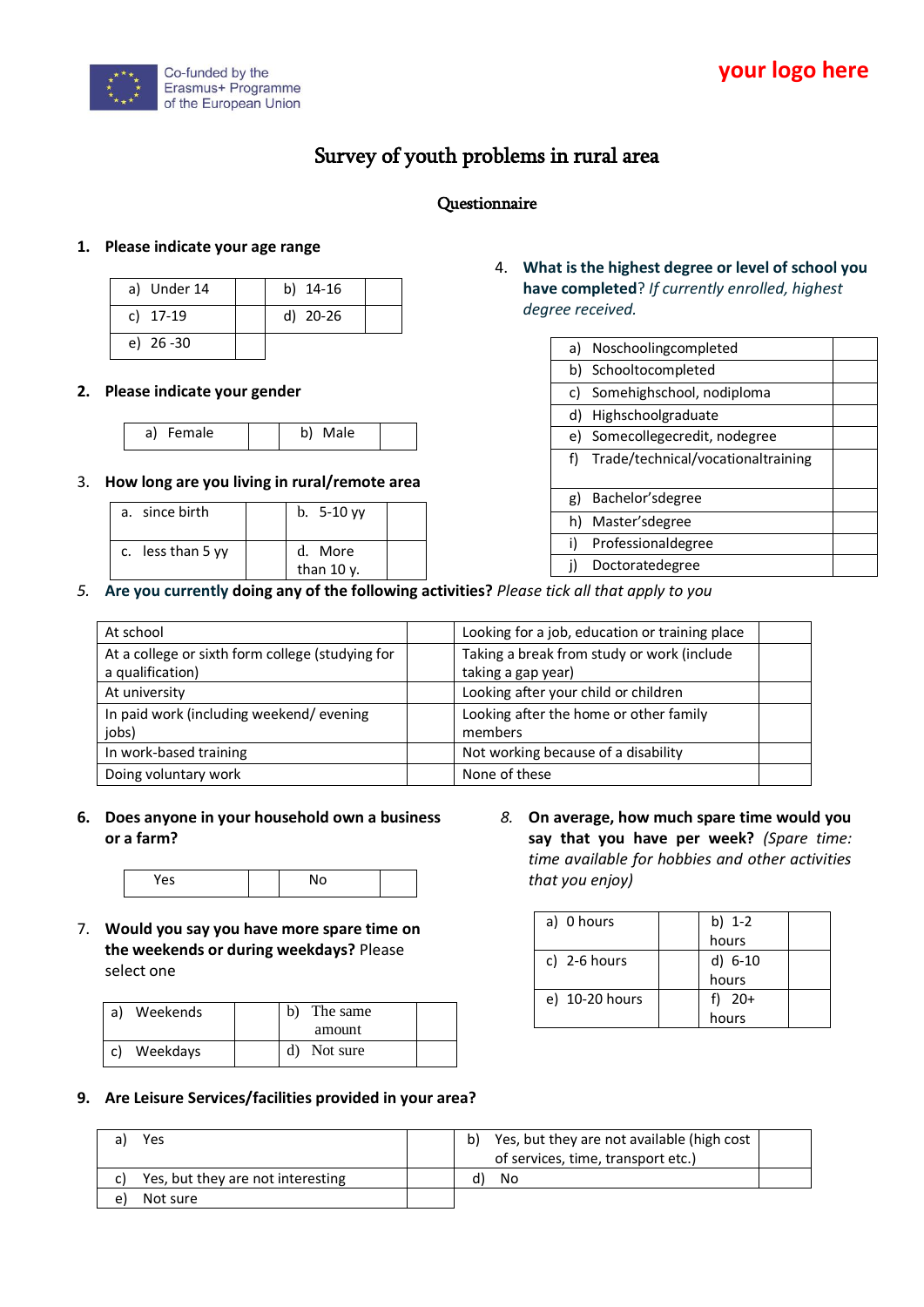

10. **What do you do with your spare time?**Please check the frequency in which you engaged in the following activities in the past two months. Check only one answer for each possible leisure activity.Please select all that apply

|              | Question                       | Frequently | <b>Occasionally</b> | Seldom | <b>Never</b> | Not sure |
|--------------|--------------------------------|------------|---------------------|--------|--------------|----------|
|              |                                |            |                     |        |              |          |
| a)           | Gaming / TV                    |            |                     |        |              |          |
| b)           | Outdoor activities             |            |                     |        |              |          |
| $\mathsf{c}$ | Cooking / baking               |            |                     |        |              |          |
| d)           | Events                         |            |                     |        |              |          |
| e)           | Arts and crafts                |            |                     |        |              |          |
| f)           | Music / theatre/cinema         |            |                     |        |              |          |
| g)           | Health / beauty                |            |                     |        |              |          |
| h)           | Reading books for pleasure     |            |                     |        |              |          |
| $\mathsf{i}$ | Collecting or making something |            |                     |        |              |          |
|              | (for example, hobbies)         |            |                     |        |              |          |
| j)           | Surfing the Web                |            |                     |        |              |          |
| k)           | Working on the computer        |            |                     |        |              |          |
| $\vert$      | Relax / nothing                |            |                     |        |              |          |
| m)           | See friends / family           |            |                     |        |              |          |
| ln)          | Sporting activities/walking    |            |                     |        |              |          |
|              | /Bicycling / Swimming          |            |                     |        |              |          |
| $\circ)$     | Attending sports events        |            |                     |        |              |          |
| p)           | Charity / volunteering         |            |                     |        |              |          |
| q)           | Other, please specify:         |            |                     |        |              |          |
|              |                                |            |                     |        |              |          |

**11. Adults in our community involve young people (under age 18) in decisions that impact the community's future.**

| All<br>Much<br>ot.<br>. )ccasiona<br>time<br>the<br>time<br>Very seldom<br>the<br>sionally.<br>O1 | Never |
|---------------------------------------------------------------------------------------------------|-------|
|---------------------------------------------------------------------------------------------------|-------|

**12. Your community welcomes young adults who move to your place and encourages them to get involved in roles that interest them.**

|  | All<br>. of<br>time<br>the |  | Much of<br>the<br>time |  | Occasionally |  | Very seldom |  | Never |  |  |
|--|----------------------------|--|------------------------|--|--------------|--|-------------|--|-------|--|--|
|--|----------------------------|--|------------------------|--|--------------|--|-------------|--|-------|--|--|

**13. Our community supports youth entrepreneurship programs and events such as young entrepreneur fairs, apprenticeships, micro-business projects, etc.**

| time<br>.<br>.<br>.<br><b>Never</b><br>.<br>$-1$<br>^+<br>. unaliv.<br>M<br>the<br>ΟI<br>™uon.<br>AI<br>™<br>une<br>v.<br>., |
|------------------------------------------------------------------------------------------------------------------------------|
|------------------------------------------------------------------------------------------------------------------------------|

**14. Somebody talk with our young people about opportunities for them to return to, or stay in the community after graduation.**

| time<br>$\mathbf{A}$<br>seldom<br>------<br>. Never<br>0t<br>the.<br>ver:<br>time<br>Much<br>0Ť<br>JC)<br>LI It<br>casiuriair<br>AII |
|--------------------------------------------------------------------------------------------------------------------------------------|
|--------------------------------------------------------------------------------------------------------------------------------------|

#### 15. **Have you ever done any of the following things to make a difference in your local area?** *Tick all that apply*

| a) | Volunteered at a local group, club or      | b) | Raised awareness about an issue by       |  |
|----|--------------------------------------------|----|------------------------------------------|--|
|    | organisation                               |    | writing a letter or email to someone     |  |
|    | Raised awareness about an issue by phoning | d) | Raised awareness about an issue through  |  |
|    | someone                                    |    | my school, college or university         |  |
| e) | Raised awareness about an issue on the     |    | Started a petition/ collected signatures |  |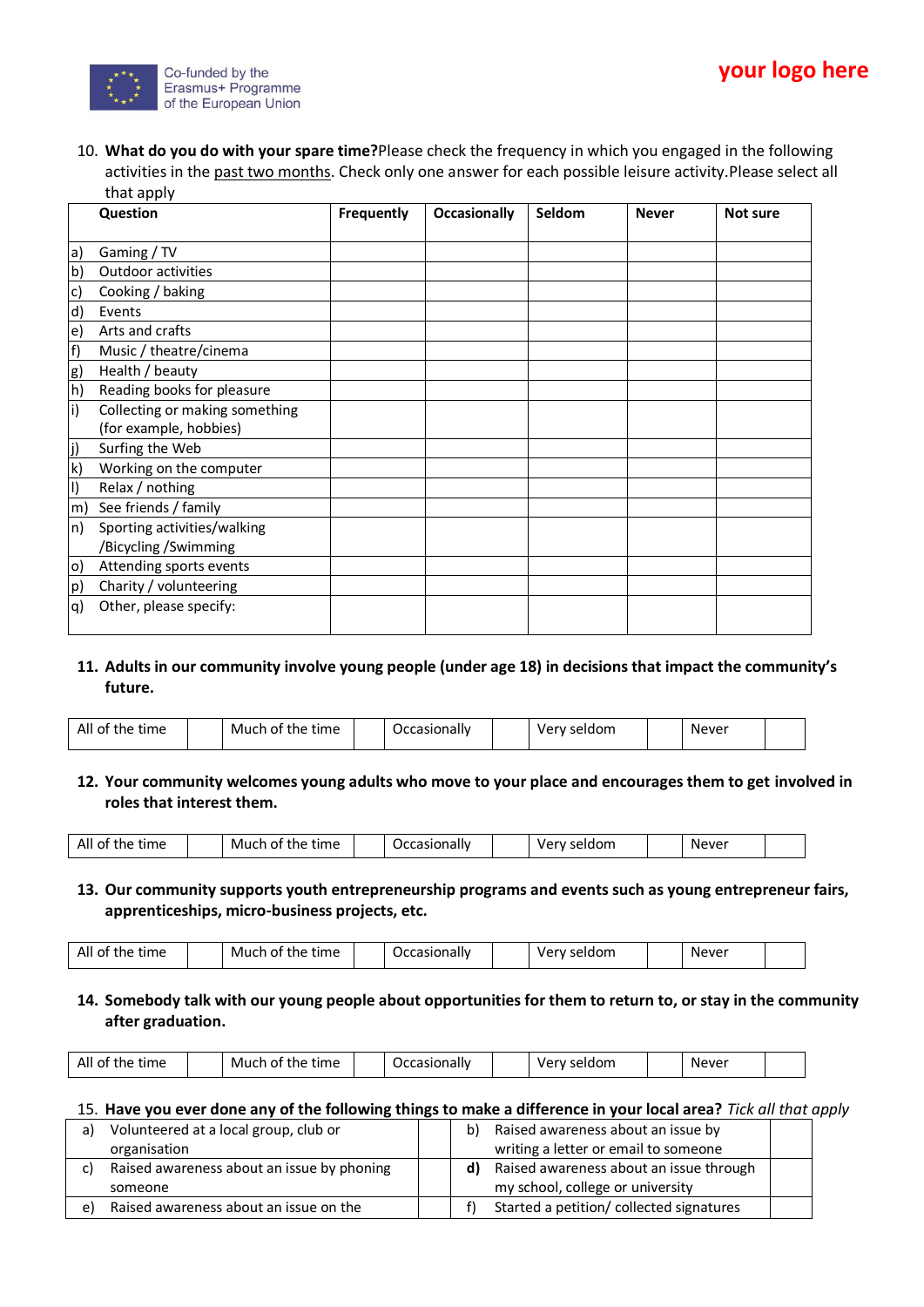

|    | internet                             |                                            |  |
|----|--------------------------------------|--------------------------------------------|--|
| g) | Signed a petition                    | Attended a community/ public meeting<br>h) |  |
|    | Went on a protest or demonstration   | Contacted my MP or my local councillor     |  |
| k) | Contacted the radio, TV or newspaper | Contacted someone else (Please write in)   |  |
|    | m) Or other (Please write in)        | None of these<br>n)                        |  |
|    |                                      |                                            |  |

# **16. Do you know about youth organizations groups in your area?**

## **17. If yes, how did you know about it?**

| a) Relative           | b) Internet |  |
|-----------------------|-------------|--|
| c) Schools/university | d) Media    |  |

## **19. How often do you go to meetings or activities for a club or youth group?**

| Almost<br>a)   | b)<br>Once or twice. | few           | tew times<br><sub>n</sub> | Never<br>$\mathbf{a}$ |  |
|----------------|----------------------|---------------|---------------------------|-----------------------|--|
| every<br>' dav | week                 | times a month | vear                      |                       |  |

## **20. What kind of organization was it?**

| a  | Youth                 | b | Local and/or |  |
|----|-----------------------|---|--------------|--|
|    | organization          |   | regional     |  |
|    |                       |   | organization |  |
|    | National              |   | European     |  |
|    | organization          |   | organization |  |
| e) | Other. Please specify |   |              |  |
|    |                       |   |              |  |

## **21. Why do you go to youth organization/group?**

| a) To meet friends | b) My parents   |  |
|--------------------|-----------------|--|
|                    | ask me to go    |  |
| c) To have         | d) To take part |  |
| fellowship         | in interesting  |  |
|                    | activities      |  |
| Other.             |                 |  |
|                    |                 |  |

## **22. How would you rate the Youth Group for providing social activities?**

| ver<br>nr<br>.sstul<br>ינור<br>∼ | uccesstul<br>ouc | OK | ccessful:<br>SU 0<br>. . | .<br><b>MA</b><br>v<br>וטוככ |  |
|----------------------------------|------------------|----|--------------------------|------------------------------|--|

# **23. How would you rate the Youth Group for encouraging people to grow?**

| -------<br>าเม<br>ווטוככ | uccesstu.<br>SUC. | OK | 100000000011<br>ILLE55141<br>. | isuccessful<br>uar<br>. In |  |
|--------------------------|-------------------|----|--------------------------------|----------------------------|--|

# **24. Which channels do you consider the most appropriate to spread information about organisations representing young people?**

| Media     | Website                     |  |
|-----------|-----------------------------|--|
| Workgroup | Thematic day                |  |
| ∟eaflet   | Other (please specify)<br>. |  |

**25. Your community leaders and organizations encourage a deliberate transition of power to a younger generation.**

| time<br>Much of<br>time<br>---<br>O1<br>the<br>ne.<br>All |  | ccasionally |  | ·Idom<br>√e∙ |  | Never |  |
|-----------------------------------------------------------|--|-------------|--|--------------|--|-------|--|
|-----------------------------------------------------------|--|-------------|--|--------------|--|-------|--|

# **18. How long have you been involved in youth organizations/groups?**

| a) | Less than 1 year | b) 1 year               |  |
|----|------------------|-------------------------|--|
|    | c) 2 years       | d) 3 years              |  |
| e) | 4 years          | f) $5 \text{ years}$    |  |
| g) | 6 to 10 years    | h) I am not<br>involved |  |